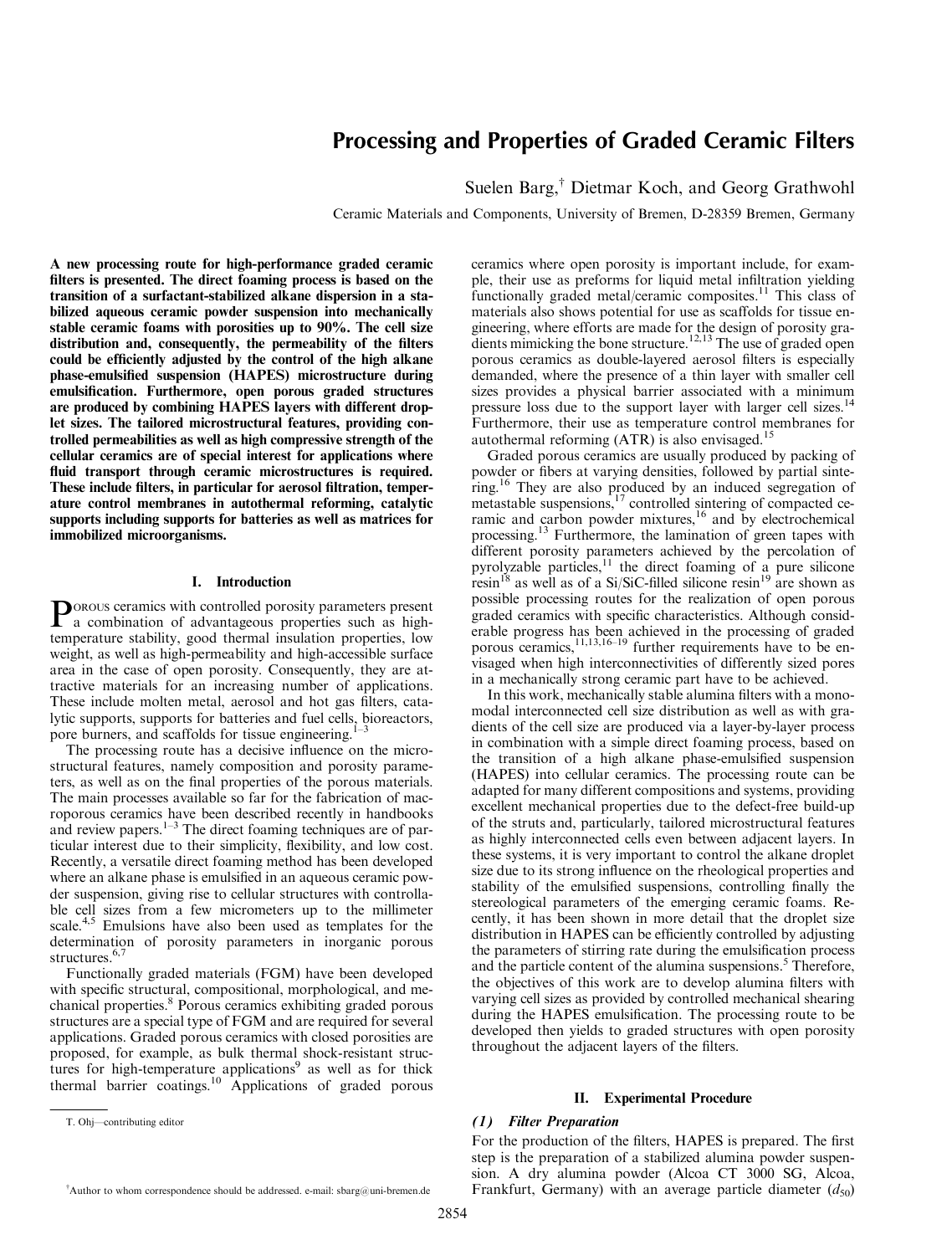2855

of 500 nm and a specific surface area of 7.5  $\text{m}^2/\text{g}$  is slowly added to deionized water containing Dolapix CE–64 (0.74 wt% related to alumina) as a negatively charged electrosteric dispersion agent under severe mixing. Dispersion and homogenization is carried out in a laboratory mixer (Dispermat LC, VMA Getzmann GmbH, Reichshof, Germany) at a mixing velocity of 2500 rpm for 20 min. The particle content in the suspensions is set at 42 vol%. Afterwards, the suspensions are subjected to deaeration to remove undesired entrapped bubbles under reduced pressure (5 kPa).

HAPES is then prepared by adding 70 vol% decane from Fluka (Steinheim, Germany) and sodium lauryl sulfate (BASF, Lutensid AS 2230, BTC, Köln, Germany) as an anionic surfactant (between 0.11 and 0.22 vol%, depending on the stirring rate used). To ensure the stability of the system, the addition of this surfactant has to take into account the  $\xi$  potential and the isoelectric point of the alumina suspension. Therefore, it is used under alkaline conditions (pH 9.5), where a strong negative  $\xi$ potential is provided by the dispersion agent. 4

The droplet size during emulsification is controlled by the application of different stirring rates (from 800 to 2500 rpm) for 2.5 min. The suspensions are emulsified under reduced pressure (10 kPa) at room temperature to avoid abundant incorporation of air bubbles; this pressure is not reduced further because evaporation of decane, which has a vapor pressure of 0.19 kPa at  $25^{\circ}$ C, may be hindered.

The methodology used for the production of the materials consists in casting the HAPES of a defined composition into a stationary PVC mold (90 mm  $\times$  42 mm and 90 mm  $\times$  70 mm with variable height). A doctor blade is then moved along the surface of the filled mold, which ensures the removal of excess HAPES and provides precise shaping of the green foam keeping the upper surface open to the atmosphere. This procedure can be applied repeatedly after elevating or replacing the original mold wall segments by slightly higher components. A second casting step follows and if the secondary HAPES differs in its emulsification parameters from the first one, a change in the cell size between the first and the second layer is achieved. As the interface between the layers can be a main problem for the realization of graded structures, the doctor blade can be moved again after a defined time along the surface to remove the dried upper film of the previous layer, ensuring, therefore, a perfect coupling and an open porous interface between the adjacent layers.

The consolidation of the molded HAPES proceeds under limited foaming by a minimal expansion of the alkane droplets and drying of the aqueous solvent. Complete drying of the foams is achieved at room temperature during 3 days. After demolding, the shaped green alumina filters are sintered at 1550 $\degree$ C for 2 h at heating and cooling rates of 2 K/min.

### (2) Filter Characterization

The morphology and microstructure of the sintered materials are evaluated by scanning electron microscopy (Camscan 24, Cambridge, U.K.). Cell sizes are measured from planar sections with the linear intercept method using the software Linear Intercept (TU Darmstadt). The average cell size  $d_{50}$  is determined from the cumulative cell size distribution curves of three pictures taken from different regions of the sample. The total and open porosity of the materials is calculated using the Archimedes method considering three different weights of the specimen:  $m_1$ (the dry specimen weight),  $m_2$  (weight of the specimen under water), and  $m_3$  (weight of the wet specimen). The window size distribution is measured by Hg-Intrusion (Pascal 140/440, CE Instruments, Hofheim/Ts., Germany).

The permeability is measured using a professional tool (Topas PSM 165, Dresden, Germany) where the gas mass flow rate through the materials is measured for controlled differential pressures ranging from 0 to 1 bar. Forchheimer's equation (Eq. (1)) is expressed as a parabolic relationship between pressure drop  $(\Delta p)$  and the superficial velocity of the fluid  $(u)$ . The permeability coefficients  $K_1$  and  $K_2$  are calculated by Forchheimer's equation expressed for flow of compressible fluids fitting the experimental data by a standard least squares method.<sup>20</sup>

$$
\frac{\Delta p}{l} = \frac{\mu}{K_1} u + \frac{\rho}{K_2} u^2
$$
  
with 
$$
\Delta p = \frac{p_i^2 - p_0^2}{2p_0}
$$
 (1)

where  $p_i$  and  $p_0$  denote, respectively, the pressure of incoming gas flow before and after passing through the filter, l is the filter thickness (2.4–3.8 mm),  $\rho$  is the gas density (1.19 kg/m<sup>3</sup>), and  $\mu$ the gas viscosity  $(1,83 \times 10^{-5} \text{ Pa} \cdot \text{s})$ , which are calculated for reference conditions of  $p_0 = 1010$  mbar and room temperature. The superficial velocity of the fluid  $(u = V/A)$  is calculated from the volumetric flow rate  $V$  at the above-mentioned reference conditions, considering an effective free flow area  $A$  of 0.95 cm<sup>2</sup>. Uniaxial compressive strength tests are performed in a hydraulic mechanical testing machine (Zwick Model, Ulm, Germany), following the ASTM C133-94 standard. The crosshead speed is 1.3 mm/min and a compressive load cell of 5000 N is used. For each parameter investigated, 20–30 specimens measuring  $10 \text{ mm} \times 10 \text{ mm} \times 10 \text{ mm}$  in size are cut from a ceramic part  $(90 \text{ mm} \times 70 \text{ mm} \times 15 \text{ mm})$  with a diamond disk and ground to ensure parallel surfaces. The compressive strengths are calculated from the maximal stress in the compressive stress–strain curves.

# III. Results and Discussion

### (1) Processing of Filters with Designable Microstructures

It is very important to control the alkane droplet size distribution for the realization of stable green bodies and, consequently, cellular ceramics with defined porosity parameters. The transition of HAPES to stable green bodies is achieved upon evaporation of the solvents with a minimal expansion of the pore formers. This simple and versatile process yields strong ceramic foams in which the desired porosity parameters can mainly be controlled by the adjustment of droplet size and density during the emulsification process.

Filters resulting from sintering  $(1550^{\circ}C/2)$  h) of stable green bodies are shown in Fig. 1. The filters based on HAPES composed of 70 vol% decane and processed by the methodology described in ''Filter Preparation'' undergo 12%–14% linear shrinkage during sintering. Microstructures of monolayered filters produced from HAPES emulsified under 800, 1500, and 2500 rpm are represented in Fig. 2. The materials are characterized by highly interconnected cells, uniformly distributed throughout the sample. The emulsification stirring rate controls the droplet size and, consequently, the cell size distribution, which will be quantified below. In spite of the strongly varying microstructure, the total porosity was efficiently maintained between 77.6% and 78.8% by maintaining the HAPES alkane content constant (Fig. 3). The highly interconnected cells yield as high open porosities. Furthermore, increase of the emulsification stirring rate beyond 1100 rpm yields to completely opened porosities.

As a consequence of the fixed total porosity, smaller cell-sized structures present a higher concentration of cells and a higher specific surface area is thus obtained. However, the number of connections between cells is high and approximately the same for larger as well as for smaller cell-sized structures (Fig. 2). Consequently, larger cell sizes and lower specific surface areas develop into thicker struts. Besides the struts or cell edges, the microstructure consists of cell faces in the form of thin films (lamellae), which connect two alkane droplets in HAPES and the bubbles emerging from this phase. During evaporation and drying, these bubbles open up partially, thereby providing windows between adjacent cells. The windows size is proportional to the cell size and decreases like the cell size with an increasing stirring rate.

The quantitative results providing average sizes of cells, windows, and struts are presented in Fig. 4 as being influenced by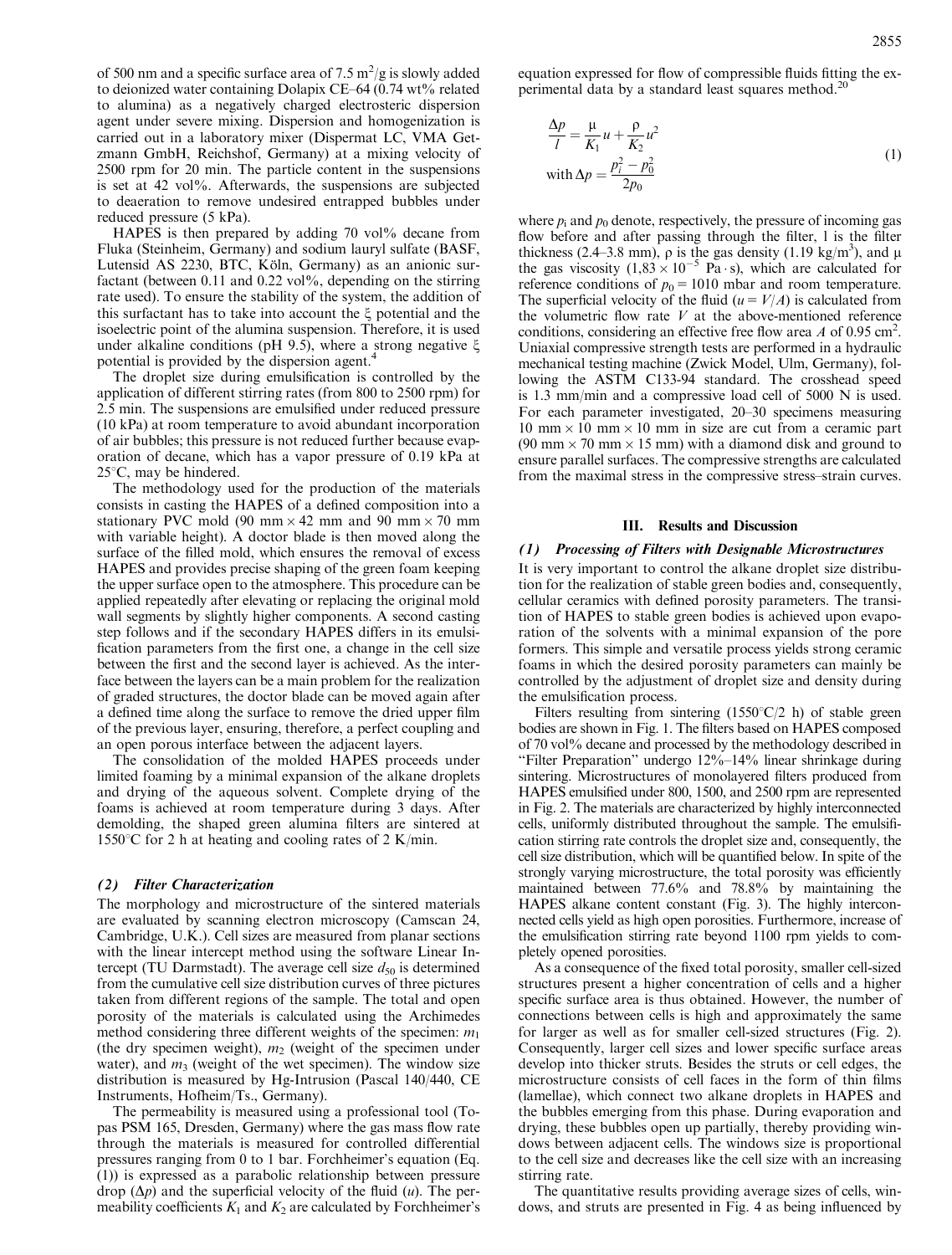

Fig. 1. Stable demolded green body (left) and resulting sintered  $(1550^{\circ}C/2 h)$  alumina filters (right). The filters with controlled microstructural features are based on high alkane phase-emulsified suspension composed of 70 vol% decane emulsified in the powder suspension (solids fraction 42 vol%).

the stirring rate. A reduction of the average cell size  $(d_{50})$  from 20 to 6  $\mu$ m, the average window size from 13 to 4  $\mu$ m, and the strut thickness from  $14$  to  $3 \mu m$  is measured when HAPES is emulsified under 800 and 2500 rpm, respectively. The cumulative cell size distributions of the corresponding ceramic foams are depicted in Fig. 5. The broad cell size distribution (with  $d_{10}$ ) and  $d_{90}$  of 7 and 48  $\mu$ m, respectively) obtained by emulsification under 800 rpm is strongly reduced by higher stirring rates. Uniform microstructures with a narrow cell size distribution presenting  $d_{10}$  and  $d_{90}$  of 3 and 11 µm, respectively, are obtained by emulsification under 2500 rpm. Large cell-size distributions (resulting from emulsification under 800 and 1100 rpm) may occasionally yield isolated small pores enclosed in the struts (Fig. 2), resulting in some reduction of open porosity (Fig. 3). In this way, the microstructure of monolayered filters could be efficiently designed by controlling the shear stresses in the droplets' surface during emulsification. The potential to produce crack-free, open porous ceramic filters with controllable porosity parameters is a manifestation of the high structural stability of HAPES, which resists capillary stresses during consolidation, with a minimum expansion of the pore formers.

 $(A)$  Graded Filters: Given the stability and advantages of this direct foaming process, open porous graded structures with coupling interfaces are produced by the combination of layers composed of HAPES with different droplet sizes. A bilayer filter is presented in Fig. 6, as it is prepared under fixed chemical conditions by varying the stirring rate for emulsification. While the porosity is constant in all sections of the sample, the average cell size increases from top to bottom due to the reduced stirring rate. In particular, the interface between the layers with small and large sizes of the cells and windows provides a defectfree transition between the lower and the upper part of the sample. The intermediate state is in fact characterized by a large cell size (typical for the lower part), which contains a high



Fig. 2. Microstructure of sintered alumina foams produced from high alkane phase-emulsified suspension emulsified under the stirring rates (a) 800 rpm, (b) 1500 rpm, (c) and (d) 2500 rpm of the powder suspension (solid fraction 42 vol%). Dense struts constituted by a monolayer of alumina particles are represented in (d).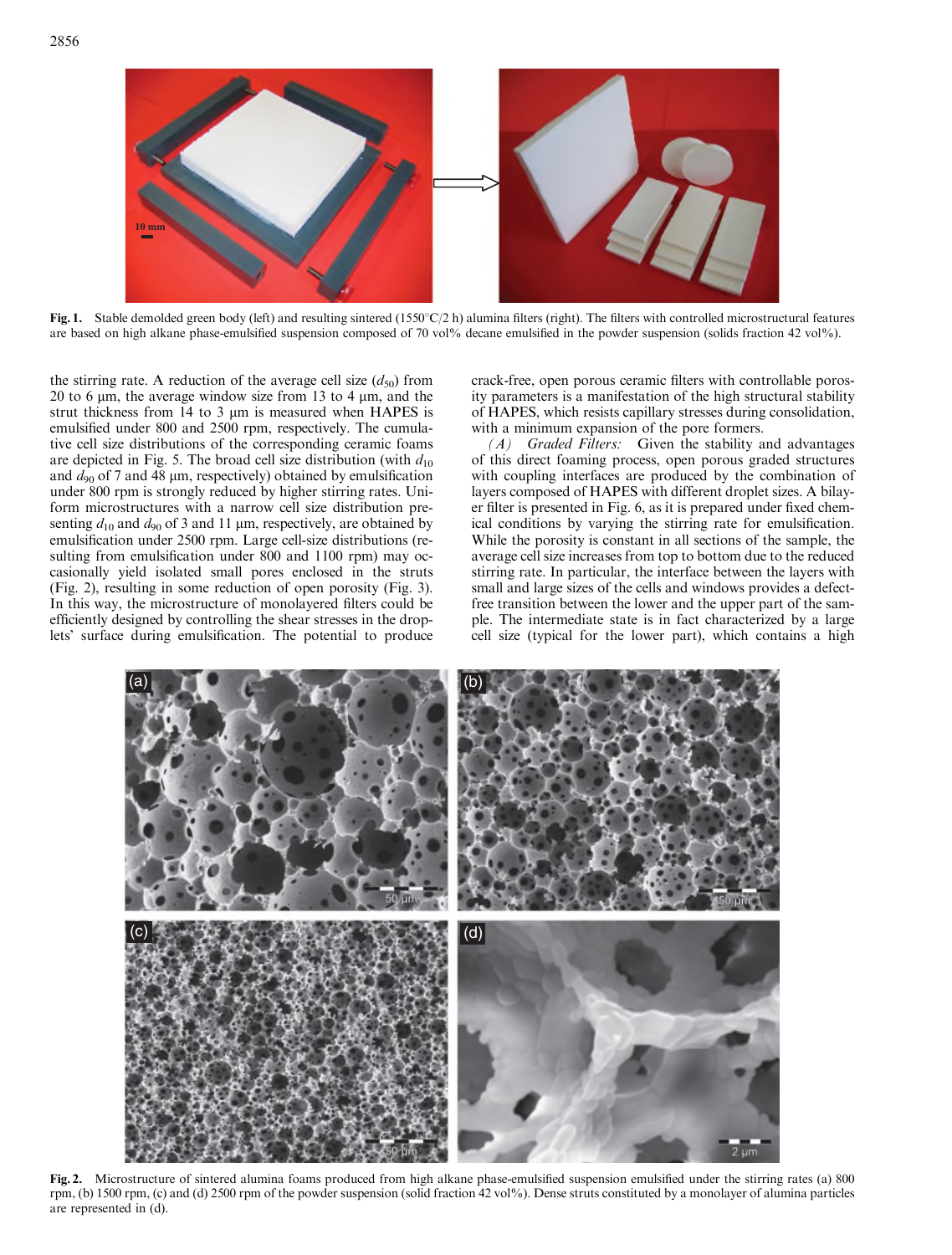

Fig. 3. Total and open porosity of alumina cellular ceramics emulsified under increasing stirring rates.

number of small windows being characterized by the upper part. The constituting elements of both parts are then simultaneously present on the interface.

The successful realization of gradients with interconnecting interfaces has to take into account the time of successive casting and the viscosity of the subsequent layer. In this way, previous layers should be thicker or should have higher viscosities in order to prevent mixing with the subsequent layer. In addition, the time interval between both casting steps should be sufficient to promote some consolidation of the previous layer. In some cases, the doctor blade can be moved again over the surface to remove the dried surface film of the previous layer, thereby ensuring a coupled and open porous interface. By adjusting these parameters, multilayered open porous filters can be constructed from HAPES with gradients in cell and window sizes.

### (2) Filter Properties

The permeability of porous materials is influenced by the porosity parameters and the processing route. Experimental flow curves for the determination of the permeability coefficients,  $K_1$ and  $K_2$ , are shown in Fig. 7. The curves present a parabolic trend that is confirmed by the excellent fitting of Forchheimer's equation. However, the quadratic term  $(\rho u^2/K_2)$  is less pronounced in comparison with the linear term  $(\mu u/K_2)$ , confirming the higher reliability of  $K_1$  values.

The filters' permeability constants  $K_1$  and  $K_2$  as a function of the emulsification stirring rate, are represented in Fig. 8. Com-



Fig. 4. Average cell, window, and strut size  $(d_{50})$  of sintered alumina filters as a function of the emulsification stirring velocity.



Fig. 5. Cumulative cell size distribution of alumina filters as a function of the emulsification stirring velocity.

paring Figs. 4 and 8, it can be concluded that with the decrease of the cell and window size, the permeability also decreases. The filters with controlled cell structures yield permeability constants varying between  $3.8 \times 10^{-12}$  and  $3.9 \times 10^{-13}$  m<sup>2</sup> for K<sub>1</sub> and  $2.3 \times 10^{-6}$  and  $2 \times 10^{-7}$  m for  $K_2$ . Recently, Innocentini *et al.*<sup>21</sup> have shown a numerical relationship between  $K_1$  and  $K_2$ that fits a large number of porous materials from concretes and bricks to replica foams. The filters produced in this work present permeability values that match the group of gel cast foams, fibrous, and granular filters used for aerosol filtration (especially for hot cleaning). Cell size and permeability of the developed cellular ceramics point them as potential candidates for their use as aerosol filters  $(K_1$  in the range of  $10^{-12}$  m<sup>2</sup>)<sup>14,22,23</sup> as well as temperature control membranes in ATR  $(K_1$  in the range of  $10^{-12} - 10^{-13}$  m<sup>2</sup>)<sup>15</sup>.

The compressive strength of the alumina foams is correlated with the microstructural features, as proposed by Gibson and Ashby $^{24}$ :

$$
\frac{\sigma_{\rm cr}}{\sigma_{\rm fs}} = C_6 \left( \phi \left( \frac{t}{l} \right)^2 \right)^{3/2} + (1 + \phi) \left( \frac{t}{l} \right)^2 \tag{2}
$$

where  $\sigma_{cr}$  is the crushing strength,  $\sigma_{fs}$  the modulus of rupture of the cell-wall material (400 MPa),<sup>25</sup>  $\ddot{C}_6$  is a constant (0.2), t is the strut thickness,  $l$  is the cell size, and  $\phi$  is the fraction of solid contained in the cell edges. The remaining fraction  $(1-\phi)$  is the material present in the cell faces. Larger cell sizes with a lower surface area yield structures composed of thicker struts (shown in Fig. 4). The average strut thickness  $(t_{50})$  as well as the strut thickness to cell size ratio  $(t_{50}/l_{50})$  as a function of the average cell size  $(l_{50})$  are plotted in Fig. 9. The strut thickness increases linearly with the cell size  $(t = 0.691 - 0.85)$ , resulting in a rational increase of  $t/l = -0.85/l+0.69$ . A limiting value of  $t/l = 0.69$  is then obtained for large cells.

The compressive strength of alumina foams as a function of  $t_{50}/l_{50}$  and its correlation with Eq. (2) are plotted in Fig. 10. As proposed by Gibson and Ashby, the compressive strength tends to increase with the increasing  $t/l$  (Fig. 10). However, alumina foams with the highest  $t/l$  (produced under the lowest stirring rate of 800 rpm) presented a lower compressive strength (29.5 MPa) than expected, which may be the effect of the broad cell size distribution and the presence of closed pores inside the struts.

While the total porosity of all investigated filters is fixed at the level of 78%, the cell sizes are varied considerably. The number of connections between adjacent cells is, however, nearly constant and the window size is proportional to the cell size. The fraction of material contained in the cell edges  $\phi$  is then efficiently also maintained constant. The experimental strength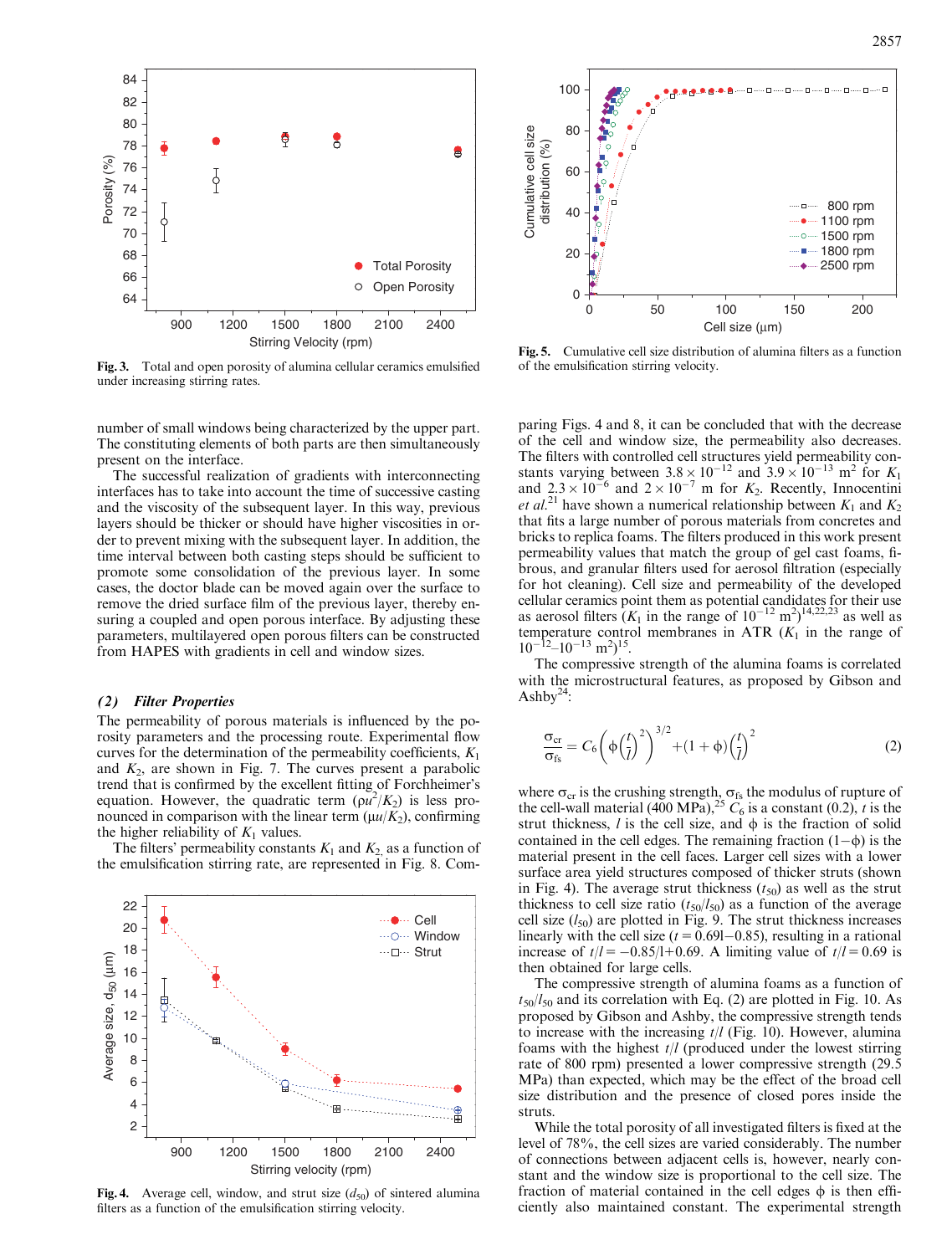

Fig. 6. Open porous graded filter produced from high alkane phase-emulsified suspension emulsified under 800 rpm (bottom layer—7 mm thick) and 2500 rpm (top layer—1 mm thick). The optimum delay time for the casting of the top layer in this system is 15 min.

data are then fitted, confirming a constant parameter  $\phi = 0.9$  by Eq. (2). The experimental and fitted data are presented with their dependence on the strut thickness to cell size ratio in Fig. 10; the borderlines describing the relationship of Eq. (2) for  $\phi = 0$  and 1 are also shown.

In summary, the processing route based on HAPES yields highly open porous ceramic materials (open porosity between 71% and 78%, total porosity of 78%,  $\phi = 0.9$ ) with predetermined microstructures and excellent compressive strengths from 17.3 to 33.6 Mpa, depending on the  $t/l$  ratio.

The reported compressive strength data are compared with potential alumina aerosol filters (total porosity between 62% and 73%, open porosities up to 60%) fabricated by more conventional methods. The direct foaming process yields compressive strengths between 1.8 and 3.2 MPa.<sup>26</sup> Open porous alumina foams produced from particle-stabilized emulsions (total porosity of  $72\%$ ) yielded a compressive strength of 13 MPa.<sup>7</sup> In a recent review, alumina porous structures with total porosities close to 80% produced via direct foaming are reported to yield compressive strength values up to 30 MPa.<sup>2</sup> However, in these cases, the degree of open porosity and the ratio of strut thickness to cell size are not reported.

# (3) Graded Filters

The best performance of filters can be achieved by the realization of graded structures with combined microstructural features. Crack-free graded filters with 79% porosity are produced by the combination of a bottom layer emulsified under 800 rpm and a top layer emulsified under 2500 rpm, resulting in increasing cell sizes of 21 and 5  $\mu$ m, respectively (Fig. 6). If we neglect



Fig. 7. Typical pressure drop curves obtained for the alumina filters emulsified under varying stirring rates.

the effects of the interface between layers (composed of large cells and small windows), the total pressure loss of the graded filters can be estimated by the sum of pressure loss correspondent to each layer. Considering  $\rho$  and  $\mu$  (from Eq. (1)) as constant in all cases, the permeability coefficients  $K_{\text{gl}}$  and  $K_{\text{g}2}$  for a graded filter with total thickness l can be calculated as

$$
K_{g1} = \frac{l}{\left(\frac{l_1}{K_{11}} + \frac{l_2}{K_{12}}\right)}
$$
(3)

$$
K_{g2} = \frac{l}{\left(\frac{l_1}{K_{21}} + \frac{l_2}{K_{22}}\right)}
$$
(4)

where  $l_1$ ,  $K_{11}$ ,  $K_{21}$  and  $l_2$ ,  $K_{12}$ ,  $K_{22}$  represent the thickness and permeability constants of layers 1 and 2, respectively.

Based on this assumption, the combination of the bottom layer ( $l_1 = 3.2$  mm,  $K_{11} = 3.8 \times 10^{-12}$  m<sup>2</sup>,  $K_{21} = 2.3 \times 10^{-6}$  m) composed of large cell sizes with the top layer ( $l_2 = 0.6$  mm,  $K_{12} = 3.9 \times 10^{-13}$  m<sup>2</sup>,  $K_{22} = 2.0 \times 10^{-7}$  m) composed of smaller cell sizes results in graded filters with permeability values of  $K_{\text{gl}} = 1.4 \times 10^{-12} \text{ m}^2$  and  $K_{\text{g}2} = 7.6 \times 10^{-7} \text{ m}$ . The experimentally determined permeability constants are measured as  $K_{\text{g1}} = 1.42 \times 10^{-12} \text{ m}^2$  and  $K_{\text{g2}} = 1.2 \times 10^{-6} \text{ m}$ , which are in reasonable agreement with the values expected from Eqs.(3) and (4). A few small differences between measured and predicted permeabilities can be attributed to the effect of the interface between layers, which is composed of a combination of large cells



**Fig. 8.** Alumina filters permeability constants  $K_1$  and  $K_2$  (see Eq. (1)) as a function of the emulsification rate. Open and total porosities as well as cell and window sizes are indicated in Figs. 3 and 4.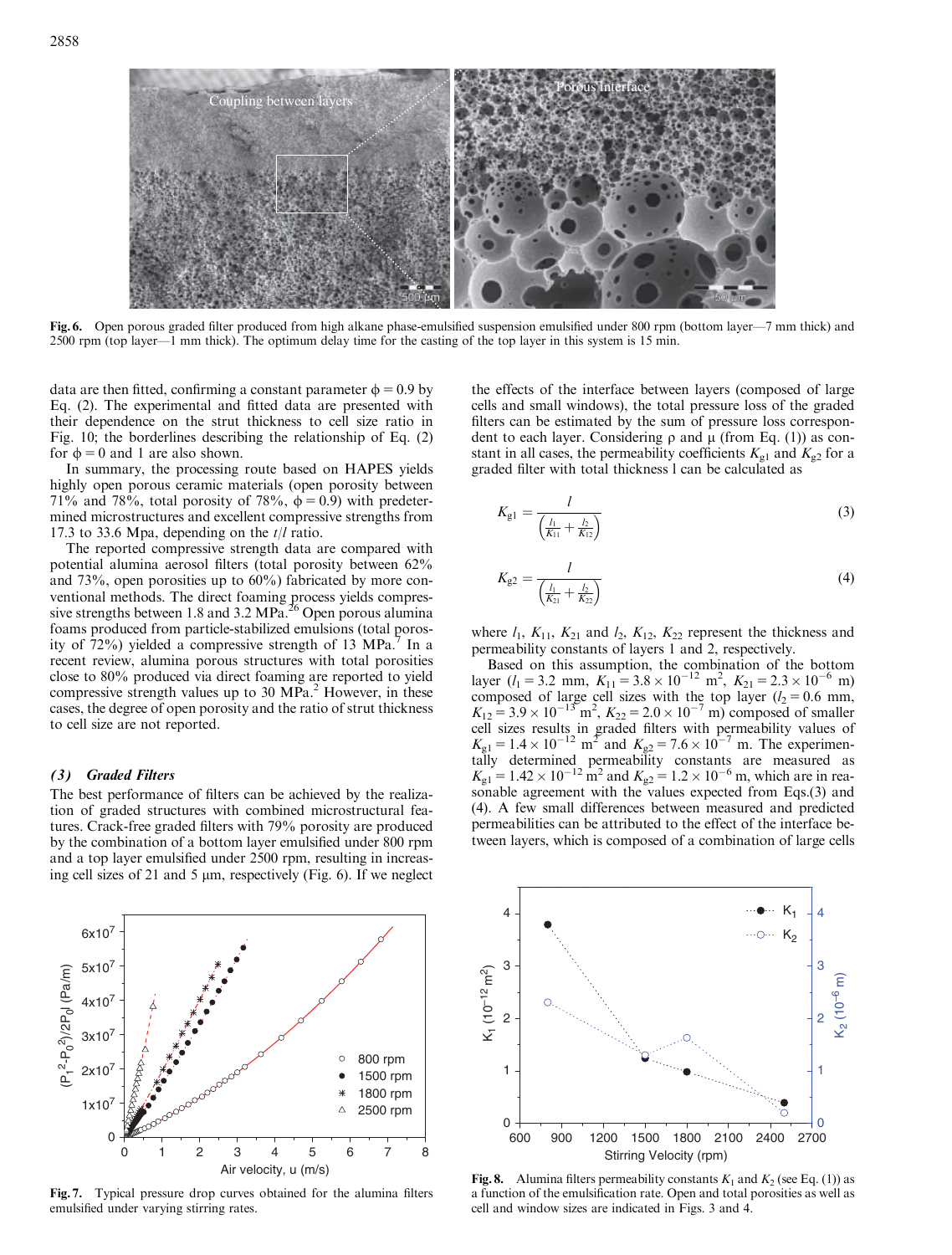

Fig. 9. Strut thickness and strut thickness to cell size ratio as a function of cell size.

and small windows. It should be emphasized, however, that considerabe benefit is realized by the graded filter combining the filtering capacity of the small cell-sized layer with a permeability approaching the higher level of the large-sized layer. Furthermore, the graded materials present high compressive strength averaging in (24.3 MPa), which is higher than in the case of monolayered small-sized filters emulsified under 2500 rpm (17.3 MPa).

The adjustment of the top layer thickness as well as the application of subsequent layers can be used to design these materials for fast particulate deposition and high filtration efficiency, associated with adjusted pressure drop combining, therefore, in one product the advantageous features of both fibrous and granular filters. <sup>14</sup> Furthermore, adjustment of varying permeabilities due to a graded structure can be applied to control the  $O_2$  supply in methane autothermal reformers maintaining, therefore, a constant temperature during  $H_2$  production, which yields, in addition to other advantages, an increase of the components' durability. 15

## IV. Conclusions

With the processing route based on the transition of HAPES into cellular ceramics, it is possible to realize graded as well as monomodal filters composed of highly interconnected structures. The cell size distributions can be controlled by the stirring rate during the emulsification process, from larger cells  $(21 \mu m)$ with broad cell size distributions to smaller cells  $(5 \mu m)$  with very



Fig. 10. Compressive strength as a function of strut thickness to cell size ratio for different stirring velocities. The broken borderlines represent the compressive strength expected for closed  $(\phi = 0)$  and open cell foams ( $\phi$  = 1), according to the theoretical model of Gibson and Ashby. The solid line describes the compressive strengths of the studied alumina filters ( $\phi = 0.9$ ); open and total porosities are indicated in Fig. 3.

narrow cell size distributions resulting in permeabilities appropriate for filtering applications.<sup>14</sup>

The possibility in controlling the microstructural features, namely, the ratio of strut thickness to cell size  $(t/l)$  by keeping other parameters like the fraction of materials in the cell edges  $(\phi)$  as well as the total porosity constant, makes the properties of the filters adjustable for application requirements. Corresponding with this microstructural control, the open porous materials presenting a very high compressive strength can be interpreted by the microstructural correlations proposed by Gibson and Ashby. 24

Furthermore, crack-free gradient filters composed of layers with different combinations of cell sizes  $(5 \text{ and } 21 \text{ µm})$  could be produced, yielding remarkable compressive strength (24.3 MPa), and permeabilities in the range of  $K_1 = 1.42 \times 10^{-12}$  m<sup>2</sup> and  $K_2 = 1.2 \times 10^{-6}$  m. The transition from the large-to smallsized cells and windows is accomplished by a defect-free selfassembled intermediate stage composed of large cells and small windows.

The advantages of this processing route can be found particularly in the efficient control of microstructural features and consequently properties, excellent compressive strengths as well as the possibility of forming layers of stable emulsions leading to graded structures of self-assembled open porous interfaces. These materials can then be used in several applications where fluid transport through ceramic microstructures is required. The use of gradient structures as double-layered filters as well as ATR temperature control membranes is especially envisaged.

#### Acknowledgments

The authors would like to thank DFG for funding this project within the Research Training Group 1375 ''Nonmetallic Porous Structures for Physical-Chemical Functions." The contributions of Jens Hüppmeier and Nicolas Fries for the permeability measurements at ZARM (University of Bremen) and of the students Elisângela G. de Moraes, Lígia Barbosa, Mateus Carlesso, and Hailing Wang for their help in the experimental work are gratefully acknowledged.

#### **References**

<sup>1</sup>M. Scheffler and P. Colombo, Cellular Ceramics: Structure, Manufacturing, Properties and Applications. Wiley-VCH, Weinheim, 2005.

<sup>2</sup>A. R. Studart, U. T. Gonzenbach, E. Tervoort, and L. J. Gauckler, "Processing Routes to Macroporous Ceramics: A Review,'' J. Am. Ceram. Soc., 89 [6] 1771–89  $(2006)$ 

<sup>3</sup>P. Colombo, "Conventional and Novel Processing Methods for Cellular Ceramics,'' Philos. Trans. R. Soc.-Math. Phy. Eng. Sci., 364 [1838] 109–24 (2006).

4 S. Barg, C. Soltmann, M. Andrade, D. Koch, and G. Grathwohl, ''Cellular Ceramics by Direct Foaming of Emulsified Ceramic Powder Suspensions,'' J. Am. Ceram. Soc., 91 [9] 2823–9 (2008).

<sup>5</sup>S. Barg, E. G. Moraes, D. Koch, and G. Grathwohl, "New Cellular Ceramics from High Alkane Phase Emulsified Suspensions (HAPES)," J. Eur. Ceram. Soc.,

29 [12] 2439–46 (2009). <sup>6</sup>A. Imhof and D. J. Pine, ''Ordered Macroporous Materials by Emulsion Templating,'' Nature, 389 [6654] 948–51 (1997).

<sup>7</sup>I. Akartuna, A. R. Studart, E. Tervoort, and L. J. Gauckler, "Macroporous Ceramics from Particle-Stabilized Emulsions," *Adv. Mater.*, **20** [24] 4714–8 (2008).

<sup>8</sup>S. Suresh and A. Mortensen, Fundamentals of Functionally Graded Materials. The Institute of Materials, London, 1998. <sup>9</sup>J. P. S. K. Satyamurthy, M. P. Kamat, and D. P. H. Hasselman, "Effect of

Spatially Varying Porosity on Magnitude of Thermal Stress During Steady-State Heat Flow,'' J. Am. Ceram. Soc., 62 [7–8] 431–2 (1979).

<sup>10</sup>H. Steffens, Z. Babiak, and M. Gramlich, "Some Aspects of Thick Thermal Barrier Coating Lifetime Prolongation," J. Therm. Spray Technol., 8 [4] 517-22 (1999).

<sup>11</sup>S. F. Corbin, X. Zhao-jie, H. Henein, and P. S. Apte, "Functionally Graded metal/Ceramic Composites by Tape Casting, Lamination and Infiltration,'' Mater.

Sci. Eng. A, 262, 192–203 (1999).<br><sup>12</sup>A. Tampieri, G. Celotti, S. Sprio, A. Delcogliano, and S. Franzese, "Porosity-Graded Hydroxyapatite Ceramics to Replace Natural Bone,'' Biomaterials, 22, 1365–70 (2001).

<sup>13</sup>J. P. Werner, C. Lathe, and P. Greil, "Pore-Graded Hydroxyapatite Materials for Implantation,'' Br. Ceram. Proc., 60 [2] 547–8 (1999).

<sup>14</sup>N. L. de Freitas, J. A. S. Goncalves, M. D. M. Innocentini, and J. R. Coury, ''Development of a Double-Layered Ceramic Filter for Aerosol Filtration at High-Temperatures: The Filter Collection Efficiency,'' J. Hazard. Mater., 136 [3] 747–56

(2006).<br><sup>15</sup>J. Huppmeier, M. Baune, and J. Thoeming, "Interactions Between Reaction<br>Kinetics in ATR-Reactors and Transport Mechanisms in Functional Ceramic Membranes: A simulation Approach,'' Chem. Eng. J., 142 [3] 225–38 (2008).